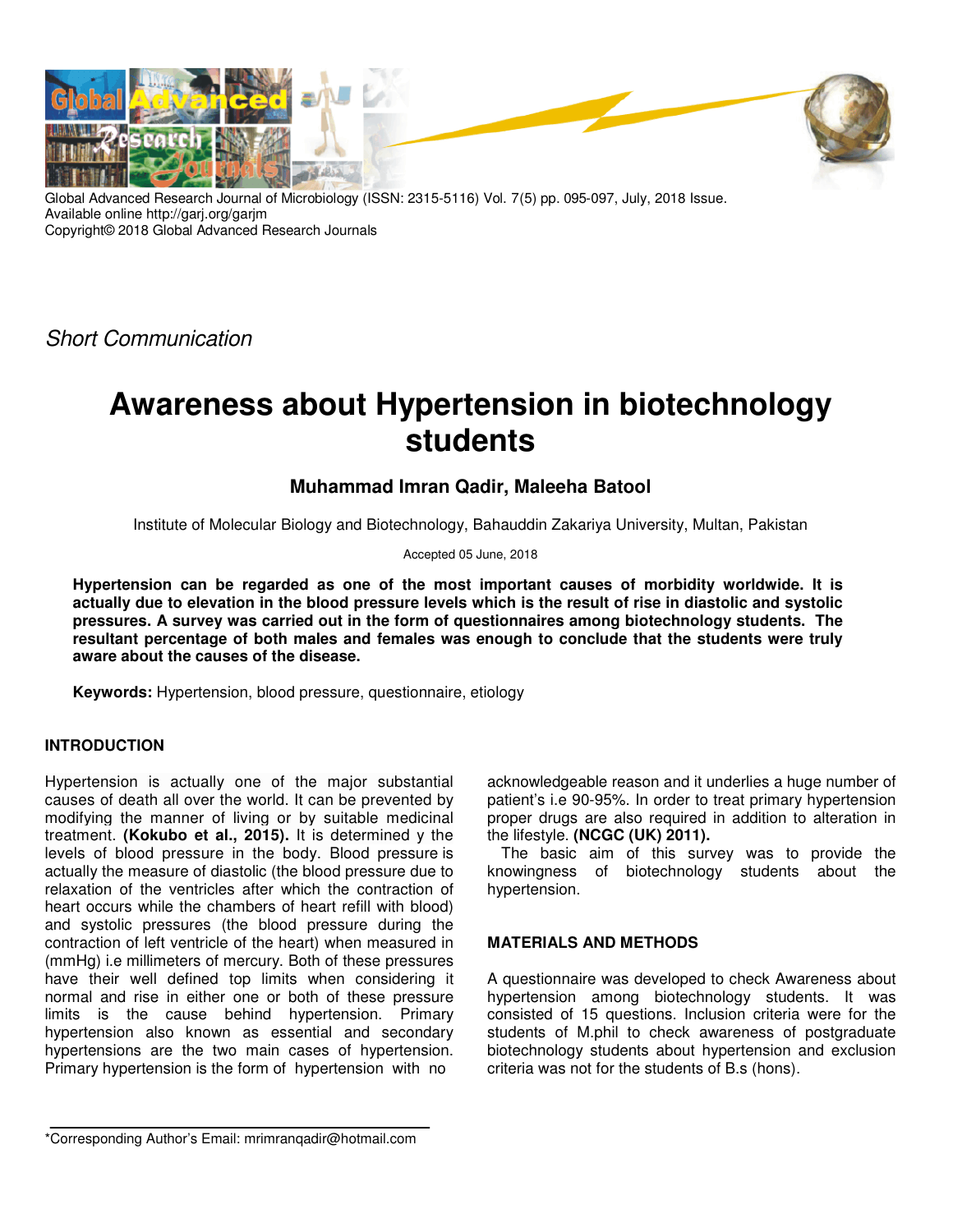| Hypertension is a                     |                                    | Yes | No |  |
|---------------------------------------|------------------------------------|-----|----|--|
| 1.                                    | Viral disease                      |     |    |  |
| 2.                                    | <b>Bacterial disease</b>           |     |    |  |
| 3.                                    | Fungal disease                     |     |    |  |
| 4.                                    | Genetic disease                    |     |    |  |
| 5.                                    | Metabolic disease                  |     |    |  |
| Ever suffered from Hypertension       |                                    |     |    |  |
| 6.                                    | You                                |     |    |  |
| 7.                                    | Your family                        |     |    |  |
| 8.                                    | Your relative                      |     |    |  |
| 9.                                    | Your neighbor                      |     |    |  |
| 10.                                   | Your friend                        |     |    |  |
| <b>Hypertension</b> is transmitted by |                                    |     |    |  |
| 11.                                   | Contacts or blood transfusion      |     |    |  |
| 12.                                   | From parents to offspring          |     |    |  |
| <b>Hypertension</b> may be treated by |                                    |     |    |  |
| 13.                                   | Medicines                          |     |    |  |
| 14.                                   | Surgery                            |     |    |  |
| 15.                                   | Do not worry, it is easily curable |     |    |  |

 **Table 1: Questionnaire to evaluate awareness about etiology of Hypertension**

## **Table 2: Awareness about causes of hypertension: Views of biotechnology students**

| Questions                       |                            | Male   |        | Female |        | Total  |        |
|---------------------------------|----------------------------|--------|--------|--------|--------|--------|--------|
|                                 |                            | Yes    | No     | Yes    | No     | Yes    | No     |
| 1.                              | Viral disease              |        | 100%   | $0\%$  | 100%   | $0\%$  | 100%   |
| 2.                              | <b>Bacterial disease</b>   | $0\%$  | 100%   | $0\%$  | 100%   | $0\%$  | 100%   |
| 3.<br>Fungal disease            |                            | $0\%$  | 100%   | $0\%$  | 100%   | 0%     | 100%   |
| Genetic disease<br>4.           |                            | 66.66% | 33.33% | 87.5%  | 12.5%  | 84.21% | 15.79% |
| 5.                              | Metabolic disease          |        | 33.33% | 56.2%  | 43.7%  | 57.89% | 42.11% |
| Ever suffered from Hypertension |                            |        |        |        |        |        |        |
| 6.                              | You                        | 16.6%  | 83.3%  | 37.5%  | 62.5%  | 34.21% | 65.79% |
| 7.                              | Your family                | 16.6%  | 83.3%  | 71.87% | 28.13% | 63.15% | 36.85% |
| 8.                              | Your relative              | 16.6%  | 83.3%  | 75%    | 25%    | 65.78% | 34.22% |
| 9.                              | Your neighbor              | 33.3%  | 66.6%  | 53.12% | 46.87% | 50%    | 50%    |
| 10.                             | Your friend                | 33.3%  | 66.6%  | 12.5%  | 87.5%  | 15.79% | 84.21% |
| Hypertension is transmitted by  |                            |        |        |        |        |        |        |
| 11.<br>transfusion              | Contacts<br>blood<br>or    | $0\%$  | 100%   | 9.37%  | 90.63% | 7.89%  | 92.11% |
| 12.                             | From parents to offspring  | 100%   | $0\%$  | 84.37% | 15.62% | 86.84% | 13.16% |
| Hypertension may be treated by  |                            |        |        |        |        |        |        |
| 13.                             | Medicines                  | 100%   | $0\%$  | 93.75% | 6.25%  | 94.74% | 5.26a% |
| 14.                             | Surgery                    | $0\%$  | 100%   | 15.62% | 84.38% | 13.16% | 86.84% |
| 15.<br>curable                  | Do not worry, it is easily | 33.3%  | 66.6%  | 43.75% | 56.25% | 42.11% | 57.89% |